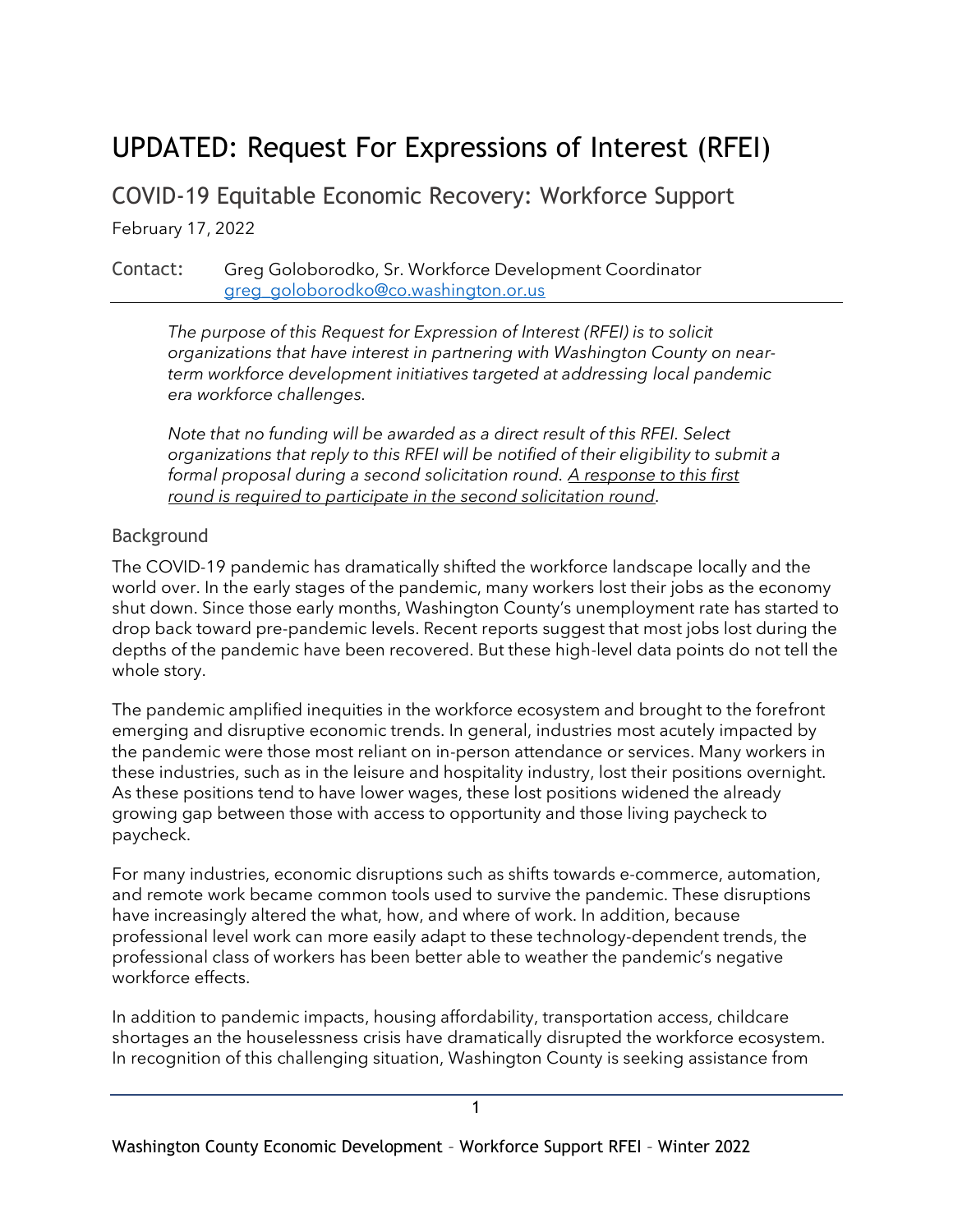local organizations and education/training institutions to help support a robust response to the growing workforce challenges spurred by the pandemic.

Washington County desires to engage with multiple partners to provide workforce services intended to:

- Provide employment on-ramps, related trainings and wrap-around supports that connect residents to quality jobs, for workers displaced by the pandemic and marginalized communities including—BIPOC, women, veterans, people with disabilities, low-income and rural residents.
- Expose youth and underemployed workers to career opportunities, and provide them with foundational skills to acquire new positions, such as language courses, digital literacy, or professional development.
- Focus on industry-specific on-the-job training opportunities increase economic mobility for incumbent workers and help local industries acquire new talent.
- **Expand service capacity for existing or emerging local workforce development** programs through collaborative partnerships.
- **EXED** Administer and manage a range of workforce service and programs on behalf of the County.

### **Immediate Workforce Development Assistance: Washington County's Goals**

The pandemic has catalyzed dramatic shifts in the workforce ecosystem. With this American Rescue Plan Act (ARPA) funds, the County seeks to provide opportunities for training, job placement and job advancement for individuals while also strengthening the local workforce system so that local companies can find the workers needed to make their businesses thrive. In general, the goals of this initiative are to:

- Provide support and assistance to individuals that have lost their jobs or have otherwise faced negative economic consequences resulting from the COVID-19 pandemic.
- **EXT** Strategically invest in local workforce partners to build and expand capacity in the local workforce development system.
- **EXP** Create new opportunities for workers to enter or advance in their careers, including career exploration, career basics classes, retraining or " rapid training" programs, scholarships, etc.
- Develop industry-targeted training programs to address worker deficits in local industries that have either been adversely impacted by the pandemic or have dominant local industry clusters, including but not limited to leisure and hospitality, healthcare, and manufacturing.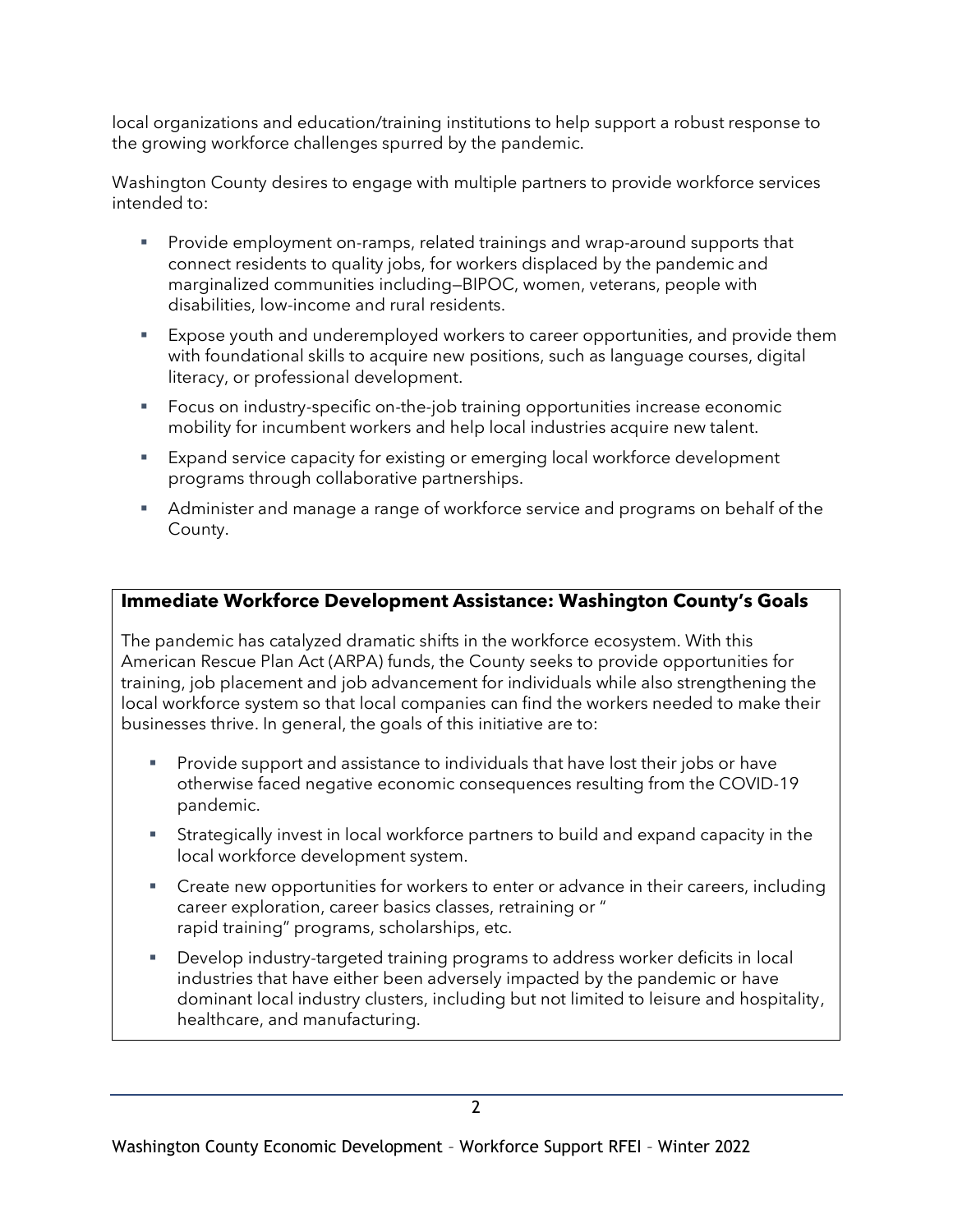#### The Two-Step Process

The County intends to use a two-step solicitation process to award funds. Step one is this RFEI—at this stage the County is seeking entities to set forth their qualifications along with their preliminary ideas about the programs they intend to propose to expand or establish with the County, consistent with the evaluation criteria set forth on page 5 of this RFEI. In the second step, the County anticipates inviting select organizations to submit more detailed proposals for evaluation and selection for funding. *Responding to the first round is required to be invited to participate in the full solicitation process of round two.*

| <b>Steps</b>                               | <b>Submission Requirements</b>                                                                                                                                                   | Who?                                                                                                                                                     |
|--------------------------------------------|----------------------------------------------------------------------------------------------------------------------------------------------------------------------------------|----------------------------------------------------------------------------------------------------------------------------------------------------------|
| Step 1: RFEI                               | Qualifications<br>$\bullet$<br>Preliminary program or<br>service concept<br>Preliminary Budget &<br>$\bullet$<br>Performance Outline                                             | Not-for-profit<br>$\bullet$<br>organizations and<br>educational institutions<br>with a focus on<br>workforce<br>development,<br>education, and training. |
| Step 2: Invitation to Apply for<br>Funding | Detailed proposal to<br>$\bullet$<br>include approach, work<br>plan, line-item budget,<br>timeline, and ability to<br>meet performance,<br>compliance, and other<br>regulations. | Organizations selected<br>$\bullet$<br>from RFEI list by County                                                                                          |

## Submission Requirements

Washington County recognizes that to best support workers and local businesses during this challenging time, it is essential to develop and strengthen partnerships with local community based organizations (CBOs), educational institutions, and other non-profits. These organizations are mission driven and possess the technical expertise, community relationships, and other assets that can play a prominent role in this effort.

The County seeks expressions of interest from CBOs, local non-profit organizations and educational institutions to partner with the County in this mission of bolstering the local workforce development ecosystem. In this way, the County welcomes innovative and community-grounded ideas about how to support workers.

Organizations are required to provide the following information no later than **March 3, 2022** to Greg Goloborodko, Sr. Workforce Development Coordinator for Washington County (contact information below).

The required information:

■ Sponsoring Entity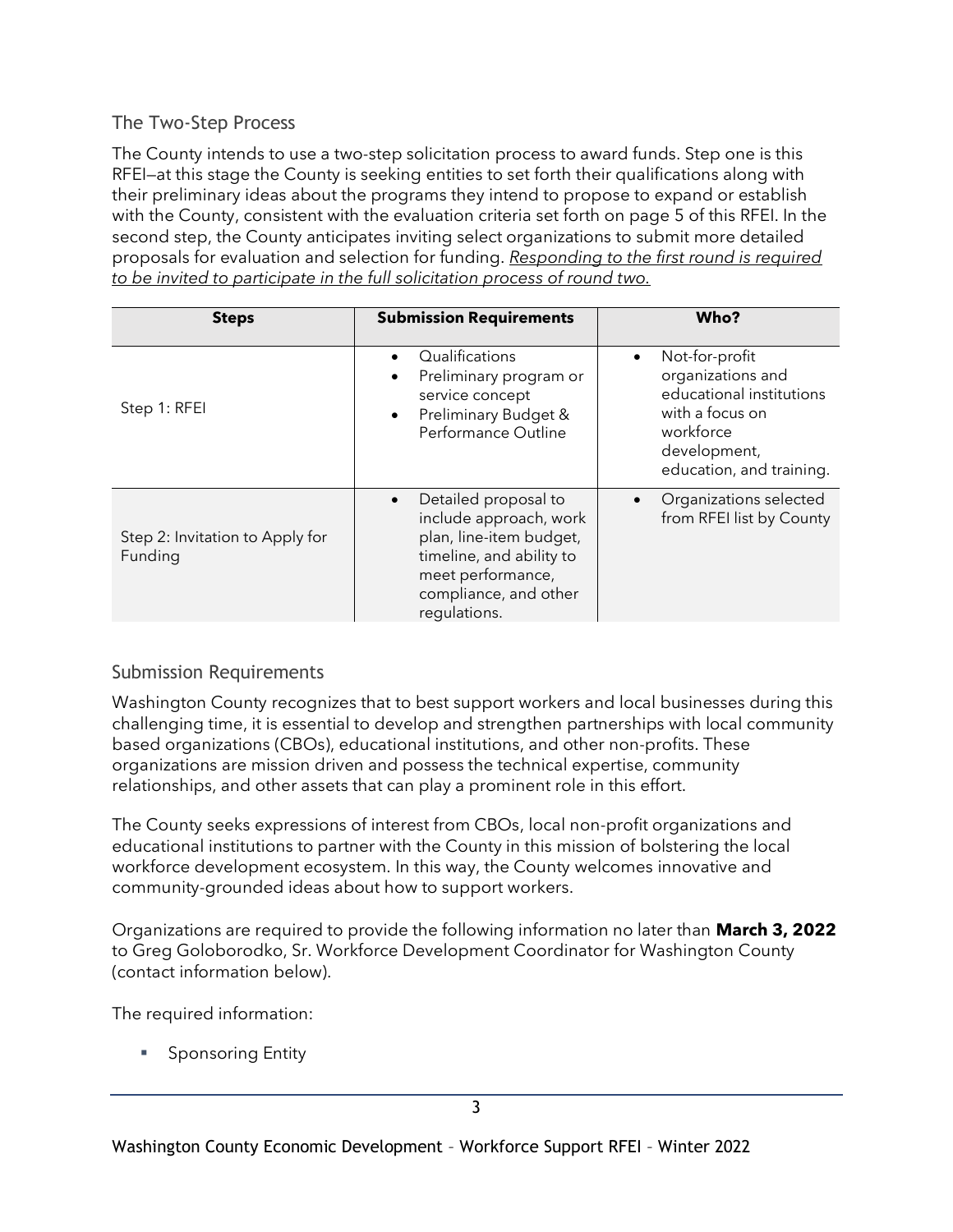- Contact Person: name, title, email address, phone number
- **EXE** Description of the organization: mission statement, primary activities, staff overview, annual budget, the organization's accomplishments, and commitments/achievements related to DEI (Diversity, Equity & Inclusion).
- **•** The organization's qualifications that make it uniquely capable of conducting services that meet the County's stated goals for this initiative, including descriptions of current and related services, presence in Washington County, partnerships with local agencies or institutions, demonstrated effectiveness in delivering results in Washington County's workforce objectives, and organizational capacity to conduct proposed services.
- Description of how the organization will engage with and benefit traditionally disadvantaged communities located within Washington County—including the ability to implement culturally and linguistically relevant outreach approach with focus on services of particular interest to targeted communities.
- A summary-level description of the services that the organization would propose to provide in partnership with the County in the second round of this process. This summary should include:
	- a description of the type and scale of the services,
	- where the services will be offered.
	- who the services will target,
	- how the program will target workers in traditionally disadvantaged communities/business sectors,
	- . what metrics will be employed to demonstrate program success,
	- a timeline of how rapidly these services could be implemented within the county, and;
	- how the County's support would leverage other concurrent investments.
- **E** A high-level budget estimate and proposed timeline should be included. Please describe the scalability of the project, in case the County's budget constraints necessitate reduced budgets for selected programs. *Also, please note that the County requests that funded services are initiated as soon as possible—within the next several months—to best meet near-term workforce challenges. In addition, the funding source*  for this effort requires that the County's funds can only cover costs incurred in the next *several years. Although the County may consider extending its funding of programs past this date, if alternative funding sources become available.*

Submissions be limited to six pages in length (not including resumes and any other relevant background materials). Please submit your expression of interest via email to: [greg\\_goloborodko@co.washington.or.us.](/Users/greggoloborodko/Desktop/greg_goloborodko@co.washington.or.us)

#### Evaluation Criteria

Overall responsiveness to the County's goals related to workforce initiatives that benefit workers and businesses in the County.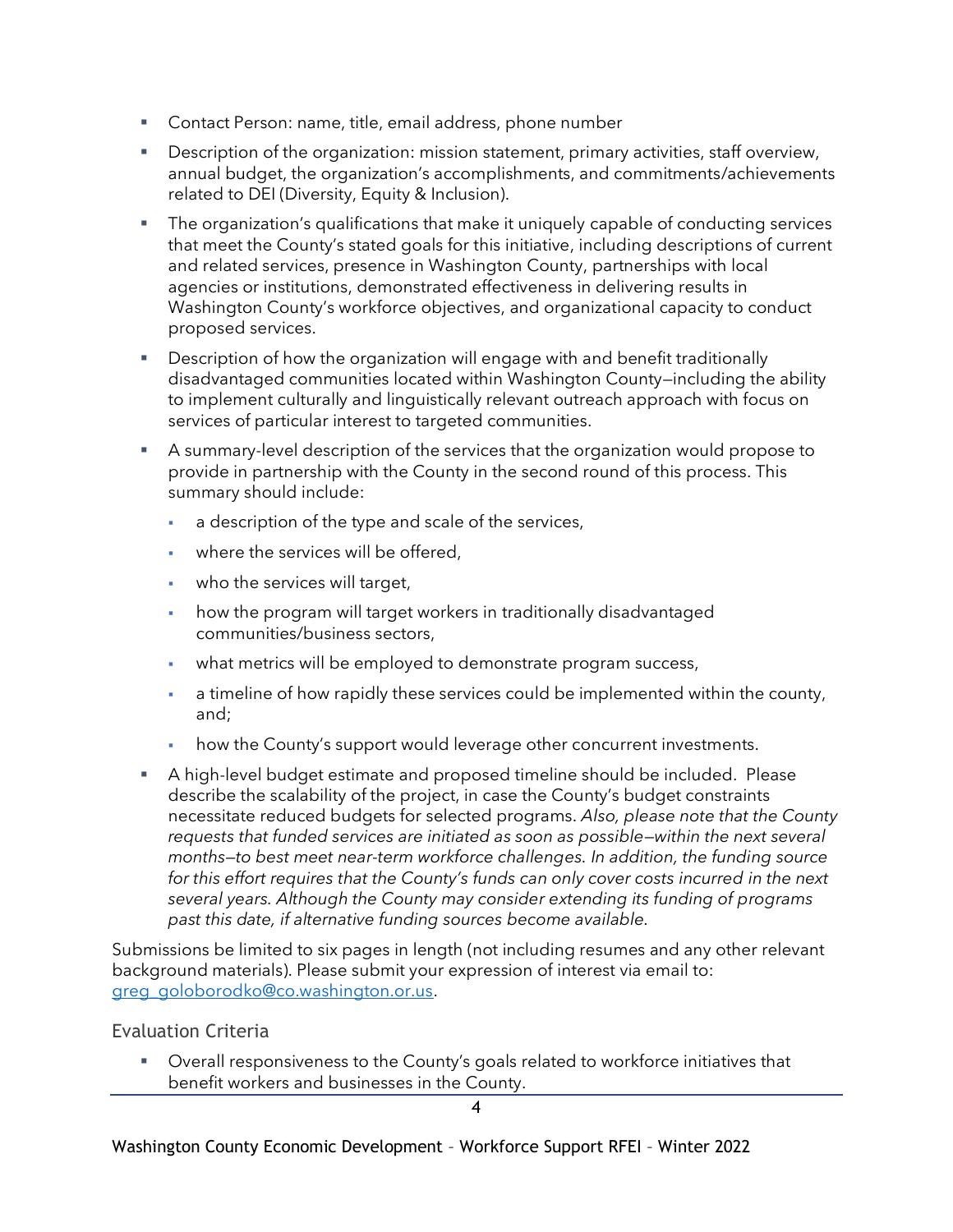- Demonstrated track record of effectively deploying and administering workforce programs—particularly in Washington County; i.e., has the organization delivered on its commitments? Has it generated a demonstrated *Return on Investment (ROI)* with public funds, particularly the funds of Washington County, if relevant?
- For organizations that are new to supporting or leading workforce efforts, a clear understanding of what it will take to deploy and administer an effective workforce program in Washington County and how partnerships will be leveraged.
- Coherence and relevance of the expression of interest considering the goals stated in this RFEI, including a realistic budget. *Note that depending on the number and quality of responses, the County may choose to scale some or all selected programs to reflect the County's budget.*
- **•** Demonstrated success in partnering with local government and with related organizations (e.g. other non-profits) to achieve mutual objectives.
- **•** Demonstrated organizational capacity to provide the proposed services.

#### Round One Selection Process

The County will convene a Review Panel consisting of County staff and, as determined necessary, outside partners to consider which proposals to recommend for the second round of this solicitation. The Review Panel will use the evaluation criteria above in forming its recommendations.

The Review Panel will serve in an advisory capacity. County staff will determine which of the organizations/proposals to "short list" for the second solicitation round. This determination will be based on the number and quality of responses to this RFEI. *Organizations which seek this funding should respond to this RFEI; they should not presume that the County will ultimately decide to solicit additional proposals from organizations that fail to respond to this RFEI.*

The "short list" of organizations will be invited to participate in the second solicitation round. The second-round solicitation will require that the organizations provide a more detailed proposal including approach, work plan, line-item budget, targeted outreach, partners, timeline, and ability to meet performance, compliance, and other local and federal regulations.